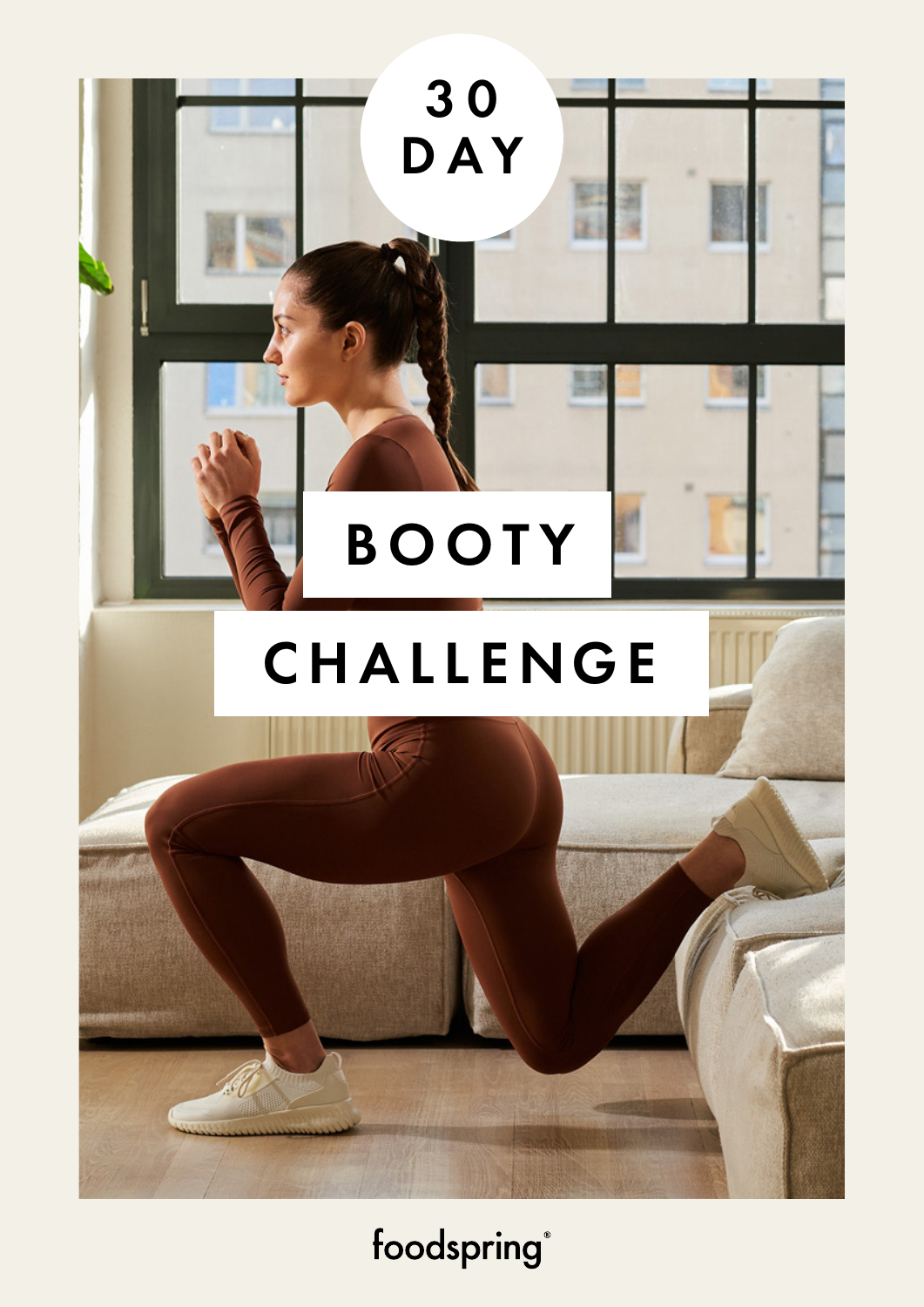## Want to tone your booty?

Then you've come to the right place! Welcome to our 30-day booty challenge! Over the next 30 days, you'll learn exercises that target and hone your glutes on an ongoing basis, making you stronger from week to week. A well-toned butt isn't just about looking good; it's a sign of health and fitness, and being strong will serve you well in day-to-day life. All good reasons to push through with our challenge!

> What you need: 2 dumbbells Training frequency: 3 times a wee Length of each training session: approx. 30 minutes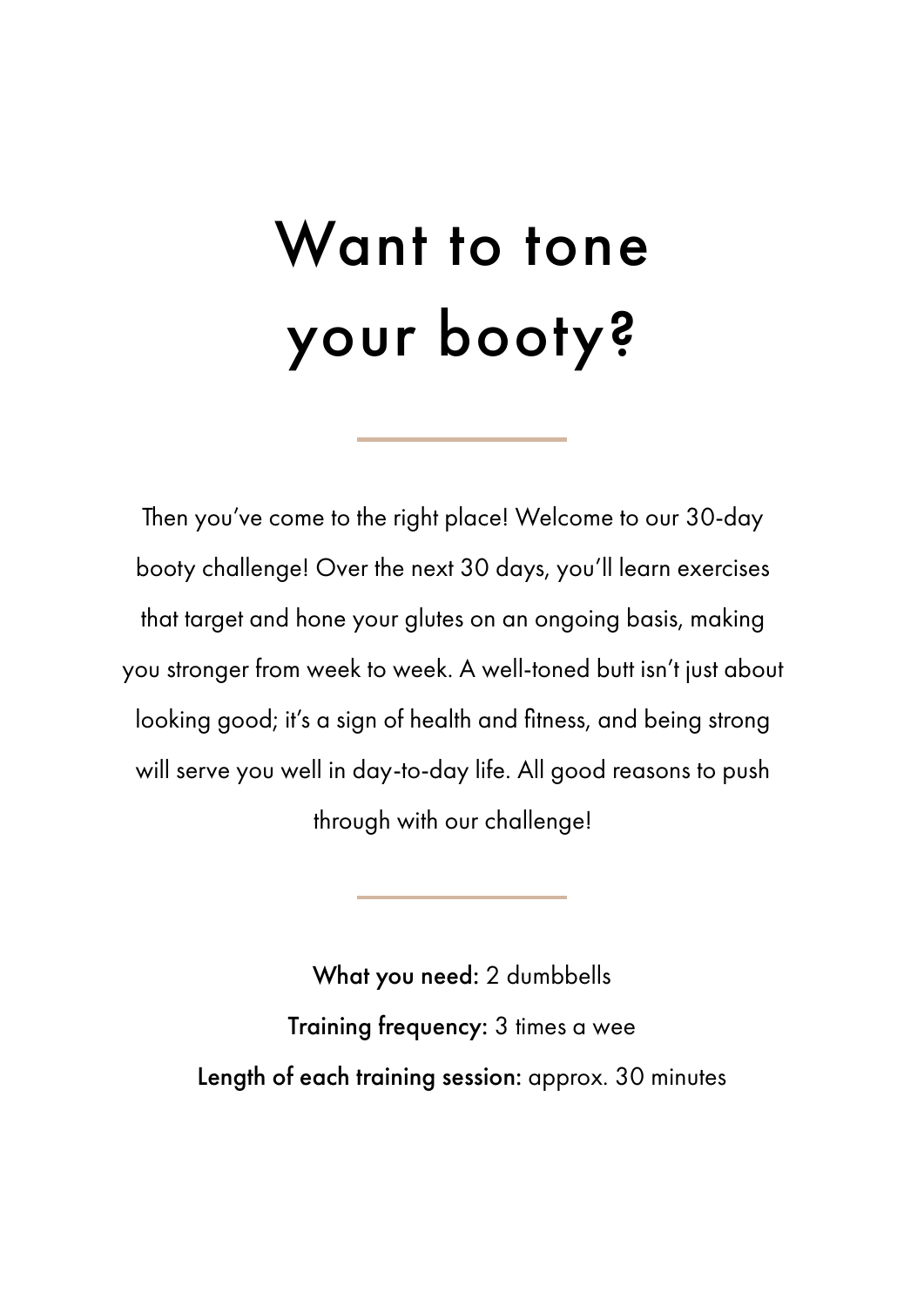| DAY 1                                                                                              | DAY <sub>2</sub>                                                                                         | DAY 4<br>DAY 3                                                                                     |                                                                                                               | DAY 5                                                                                            |  |
|----------------------------------------------------------------------------------------------------|----------------------------------------------------------------------------------------------------------|----------------------------------------------------------------------------------------------------|---------------------------------------------------------------------------------------------------------------|--------------------------------------------------------------------------------------------------|--|
| 3x20 Alternating<br>Reverse Lunges<br>3x10 Glute Bridge<br>3x10 Side Lying<br><b>Hip Abduction</b> | Rest day                                                                                                 | 3x20 Alternating<br>Reverse Lunges<br>3x15 Glute Bridge<br>3x15 Side Lying<br><b>Hip Abduction</b> | Rest day                                                                                                      | 3x10 Reverse Lunges<br>3x20 Glute Bridge<br>3x15 Side Lying<br><b>Hip Abduction</b>              |  |
| DAY 6                                                                                              | DAY 7                                                                                                    | DAY 8                                                                                              | DAY 9                                                                                                         | <b>DAY 10</b>                                                                                    |  |
| Rest day                                                                                           | Rest day                                                                                                 | 3x10 Reverse Lunges<br>3x8 Single Leg<br>Glute Bridge<br>3x20 Side Lying<br><b>Hip Abduction</b>   | Rest day                                                                                                      | 3x12 Reverse Lunges<br>3x10 SingleLeg<br>Glute Bridge<br>3x20 Side Lying<br><b>Hip Abduction</b> |  |
| <b>DAY 11</b>                                                                                      | <b>DAY 12</b>                                                                                            | <b>DAY 13</b>                                                                                      | DAY 14                                                                                                        | <b>DAY 15</b>                                                                                    |  |
| Rest day                                                                                           | 3x12 Reverse Lunges<br>3x10 Single<br>Leg Glute Bridge<br>3x15 Clamshells                                | Rest day                                                                                           | Rest day                                                                                                      | 3x15 Reverse Lunges<br>3x12 Single Leg<br>Glute Bridge<br>3x15 Clamshells                        |  |
| <b>DAY 16</b>                                                                                      | <b>DAY 17</b>                                                                                            | <b>DAY 18</b>                                                                                      | <b>DAY 19</b>                                                                                                 | <b>DAY 20</b>                                                                                    |  |
| Rest day                                                                                           | 3x15 Reverse Lunges<br>$3x12$ Single<br>Leg Glute Bridge<br>3x20 Clamshells                              | Rest day                                                                                           | 3x15 Reverse Lunges<br>3x15 Single Leg<br>Glute Bridge<br>$3x10$ RDL<br>3x20 Clamshells                       | Rest day                                                                                         |  |
| <b>DAY 21</b>                                                                                      | <b>DAY 22</b>                                                                                            | <b>DAY 23</b>                                                                                      | <b>DAY 24</b>                                                                                                 | <b>DAY 25</b>                                                                                    |  |
| Rest day                                                                                           | 3x6 Bulgarian<br><b>Split Squats</b><br>3x15 Single Leg<br>Glute Bridge<br>$3x10$ RDL<br>3x20 Clamshells | Rest day                                                                                           | 3x6 Bulgarian<br><b>Split Squats</b><br>3x15 Hip Thrusts<br>$3x12$ RDL<br>3x10 Side Lying<br><b>Hip Raise</b> | Rest day                                                                                         |  |
| <b>DAY 26</b>                                                                                      | <b>DAY 27</b>                                                                                            | <b>DAY 28</b>                                                                                      | <b>DAY 29</b>                                                                                                 | <b>DAY 30</b>                                                                                    |  |
| 3x8 Bulgarian<br><b>Split Squats</b>                                                               |                                                                                                          | 3x8 Bulgarian<br><b>Split Squats</b>                                                               |                                                                                                               | 3x10 Bulgarian<br><b>Split Squats</b>                                                            |  |
| 3x20 Hip Thrusts                                                                                   | Rest day                                                                                                 | 3x6 Single Leg<br><b>Hip Thrusts</b>                                                               | Rest day                                                                                                      | 3x6 Single Leg<br><b>Hip Thrusts</b>                                                             |  |
| $3x15$ RDL<br>3x12 Side Lying<br><b>Hip Raise</b>                                                  |                                                                                                          | 3x8 Single Leg RDL<br>3x15 Side Lying<br><b>Hip Raise</b>                                          |                                                                                                               | 3x8 Single Leg RDL<br>3x15 Side Lying<br><b>Hip Raise</b>                                        |  |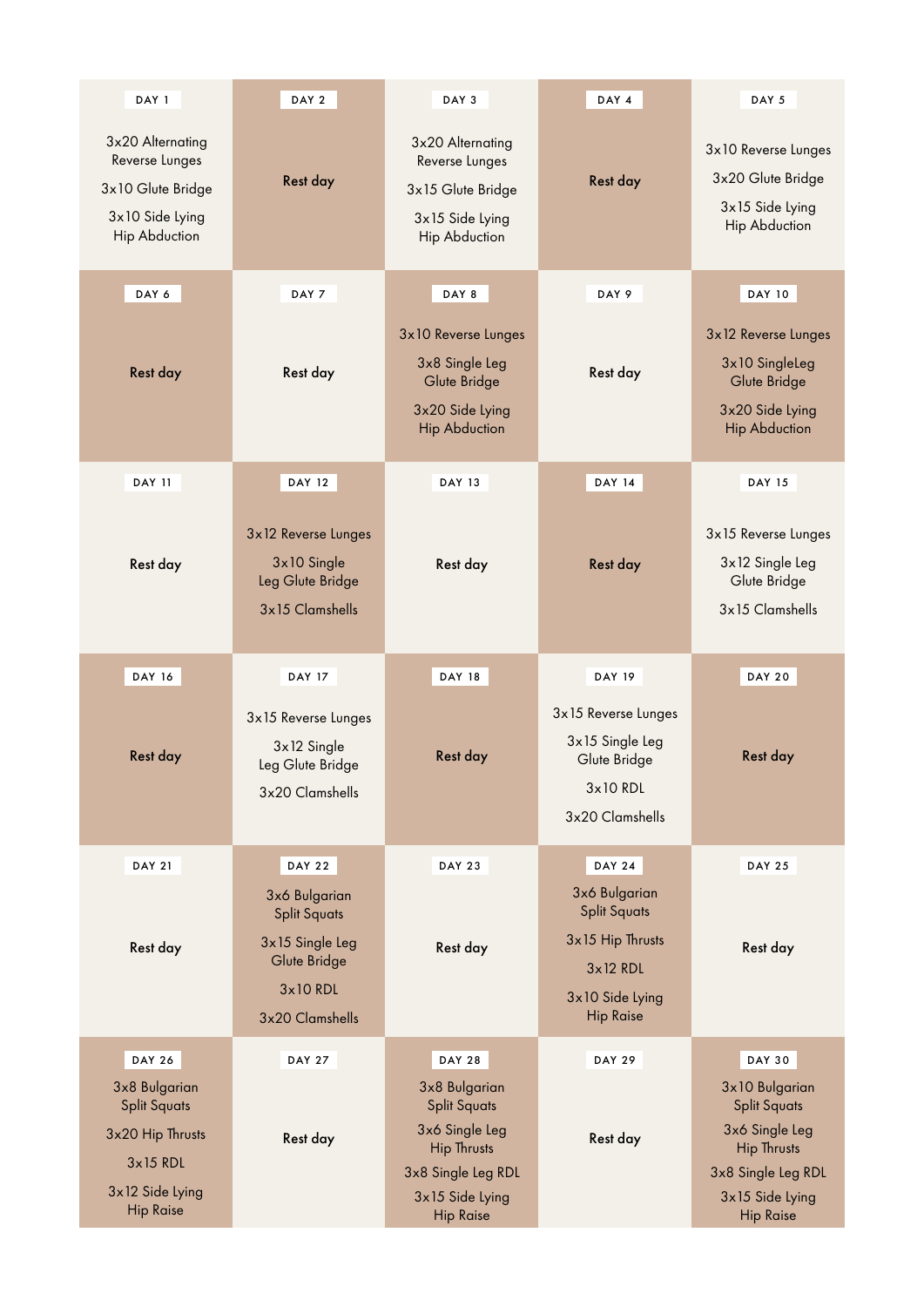## How to use our training schedule:

Number of reps and set rests:

3×10 glute bridges means you do a total of 3 sets of this exercise, with 10 reps each per set. Rest for 60–90 seconds between each set.

### Rest days:

You should use these days to rest. Your muscles need time to recover so they can get stronger. On your rest days, you can also do an upper body workout, a cardio session or some flexibility exercises for a bit of balance.

Why not drink ou[r Recovery Aminos w](https://www.foodspring.co.uk/recovery-aminos)hile you're at it?

Get the technique right:

 All of the exercises in the plan come with a photo. Click on 'Watch video' to be redirected to the video for the exercise.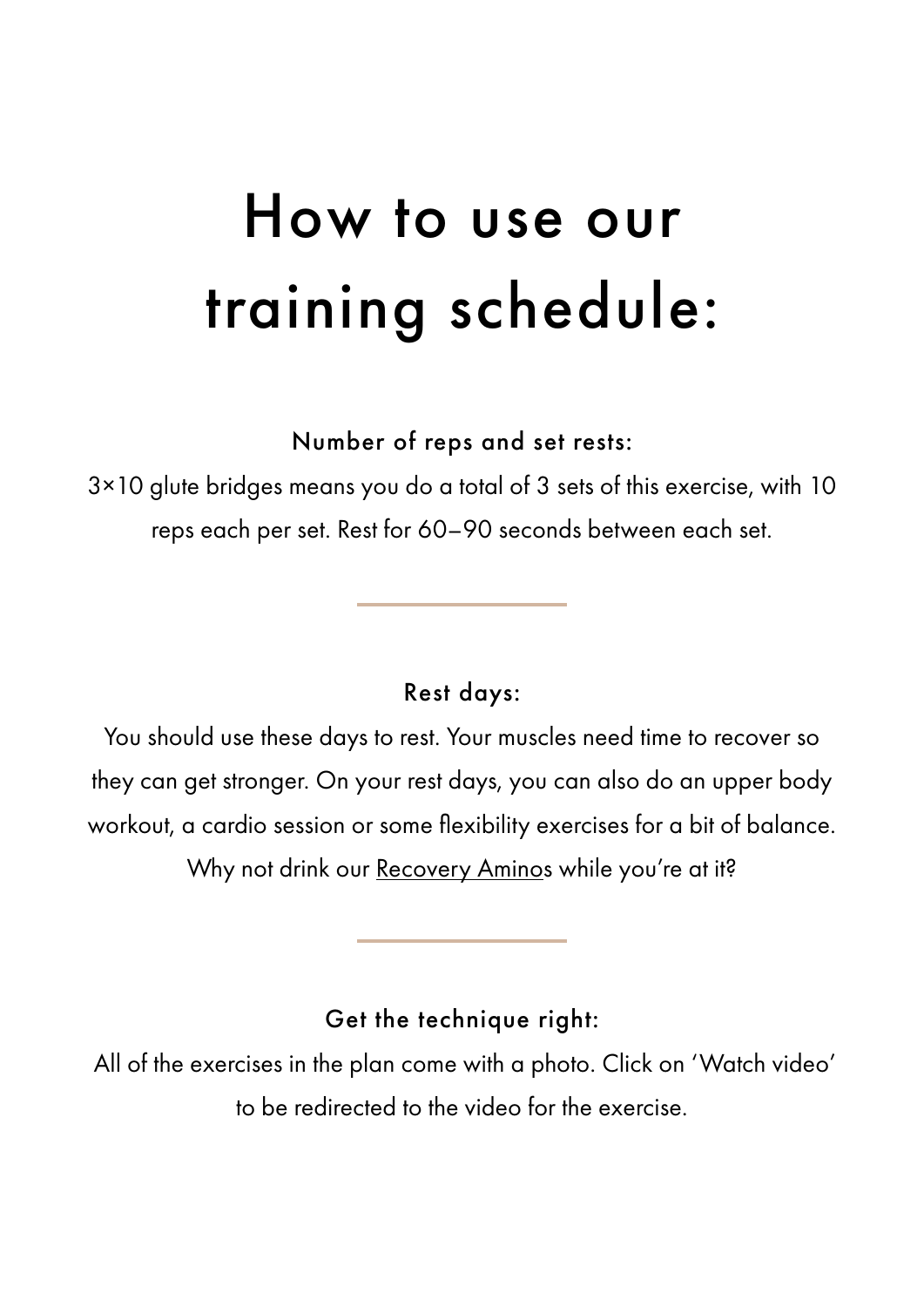### Customize your training:

Are you a complete beginner? If so, opt for lighter dumbbells, or use two bottles of water instead, or skip the weights altogether.

Listen to your body and only step things up once you're comfortable performing all of the reps. If you're a seasoned fitness fanatic, add more weight, do more reps or complete 4 sets of each exercise, rather than 3.

### Don't forget to warm up!

Warm up for at least 10 minutes before each training session to get your body ready to [work hard. Find out how to warm up at home](https://www.foodspring.co.uk/magazine/warm-up)  or at the gym here.

### Have your water bottle within easy reach

It's important to drink plenty while exercising.

### Too cool to cool down?

 Never skip the cool-down stage! This jump-starts recovery, gradually slows down your cardiovascular system and switches your muscles to recovery

mode[. Find out how to warm down properly here.](https://www.foodspring.co.uk/magazine/cool-down)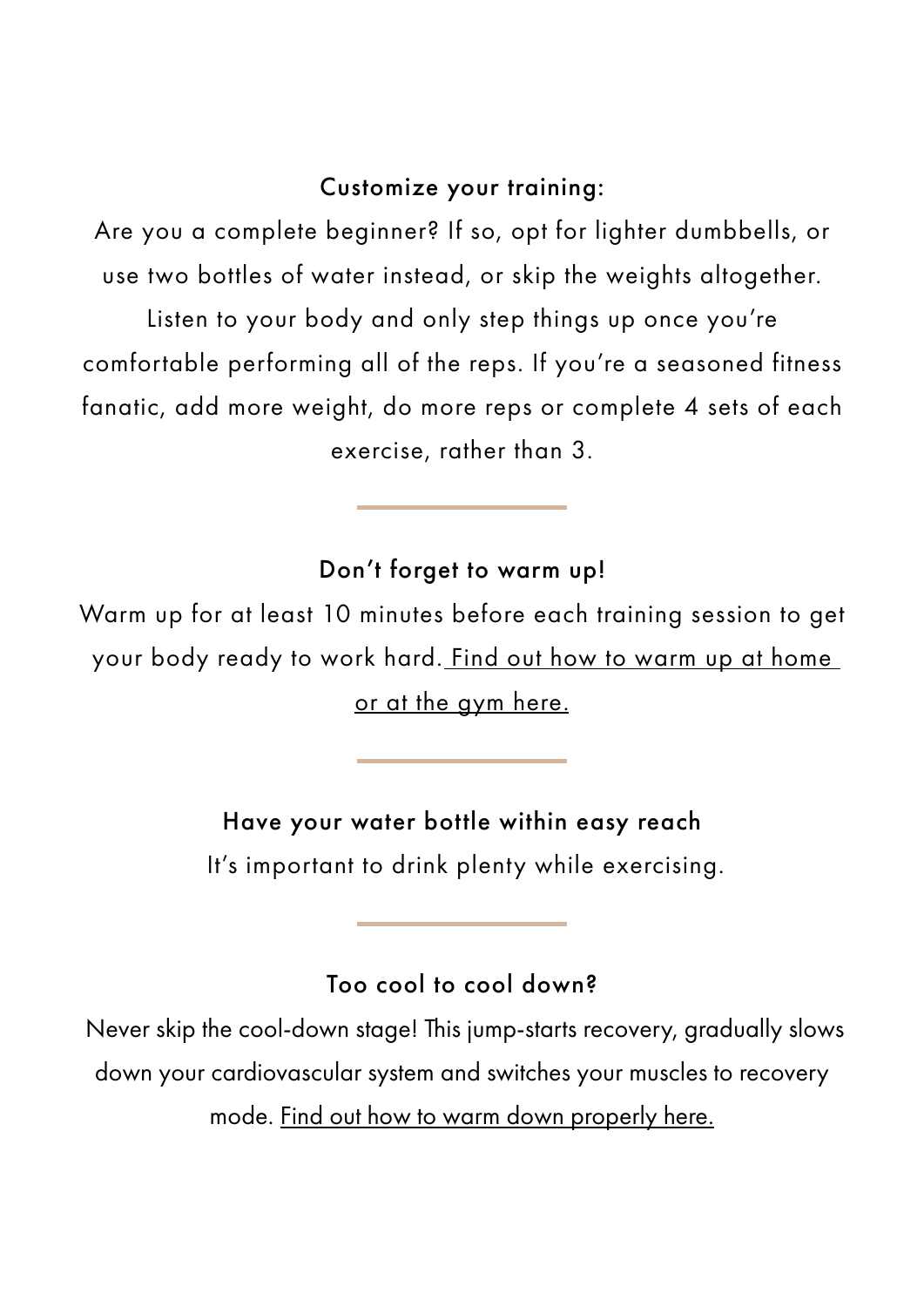### WEEK 1 Building a Strong Foundation

And we're off! This week will build the foundation for successful results. You'll learn the basic exercises. Take your time and focus on your technique.

#### DAY 5 DAY 3 DAY 4 DAY 7 DAY 2 DAY 6 DAY<sub>1</sub> 3x20 Alternating Reverse Lunges 3x10 Glute Bridge 3x10 Side Lying Hip Abduction 3x20 Alternating Reverse Lunges Rest day extend to a said of the Stridge of the Rest day 3x15 Side Lying Hip Abduction 3x10 Reverse Lunges 3x20 Glute Bridge 3x15 Side Lying Hip Abduction Rest day Rest day

### Here's what's coming up in your first week: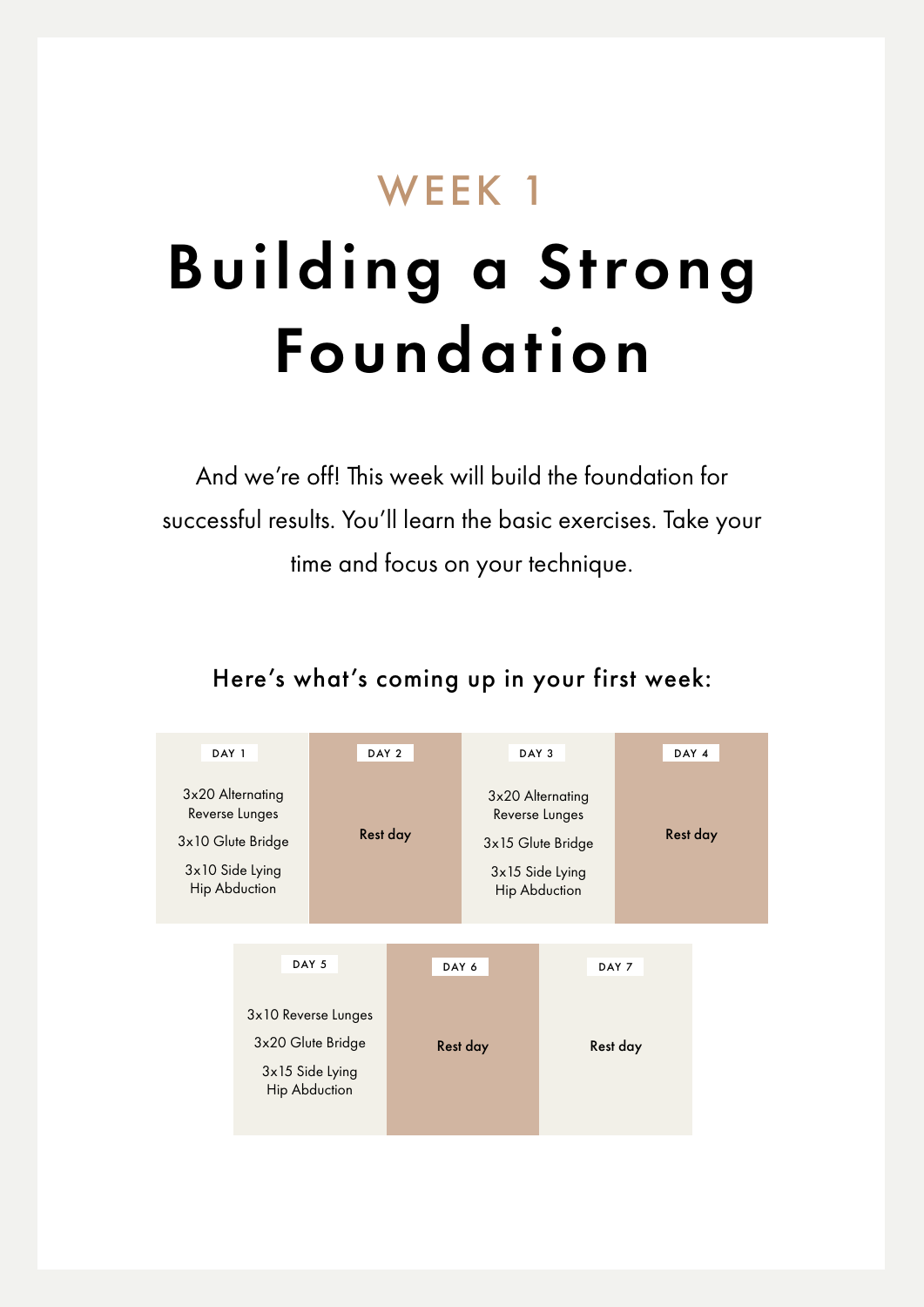

### ALTERNATING REVERSE LUNGES

In this exercise, you take a step back and then bring your leg forward again, one leg after the other.

Remember: Your upper body should remain upright, while your front knee should be in line with your front foot.

Easy mode: Do it without the weights.

Hard mode: Increase the reps, for example from 20 to 2

### GLUTE BRIDGE

Hold one or both dumbbells against your pelvis while doing the exercise. Extend your hips upwards and tighten your glutes.

Remember: Keep your back straight and your heels on the ground.

Easy mode: Do it without the weights.

Hard mode: Do more reps or do the exercise with one leg only.



[Watch the video](https://www.foodspring.co.uk/magazine/booty-workout#Glute_Bridge)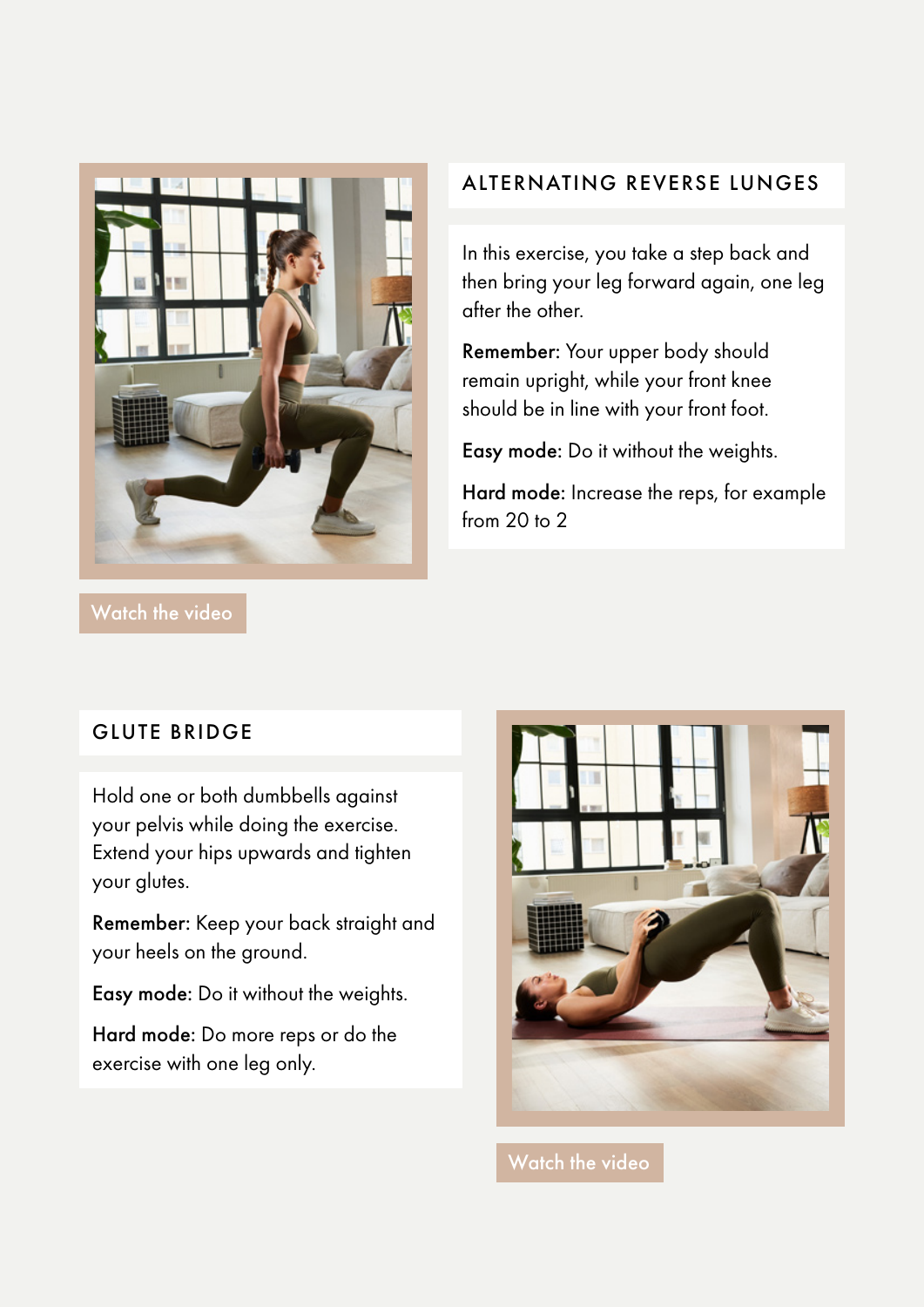

### SIDE LYING HIP ABDUCTION

Lie on your side and lift your leg upwards.

Remember: Keep your toes pointed towards the floor and your pelvis straight.

Easy mode: Do it without the weights.

Hard mode: Increase your range of movement. Lie on the end of a bench or couch so that your top leg has full freedom of movement and you can extend your leg further.

### REVERSE LUNGES

Reverse lunges are similar to the alternating reverse lunge exercise. But you do all of the reps with one leg first, before switching to the other leg.

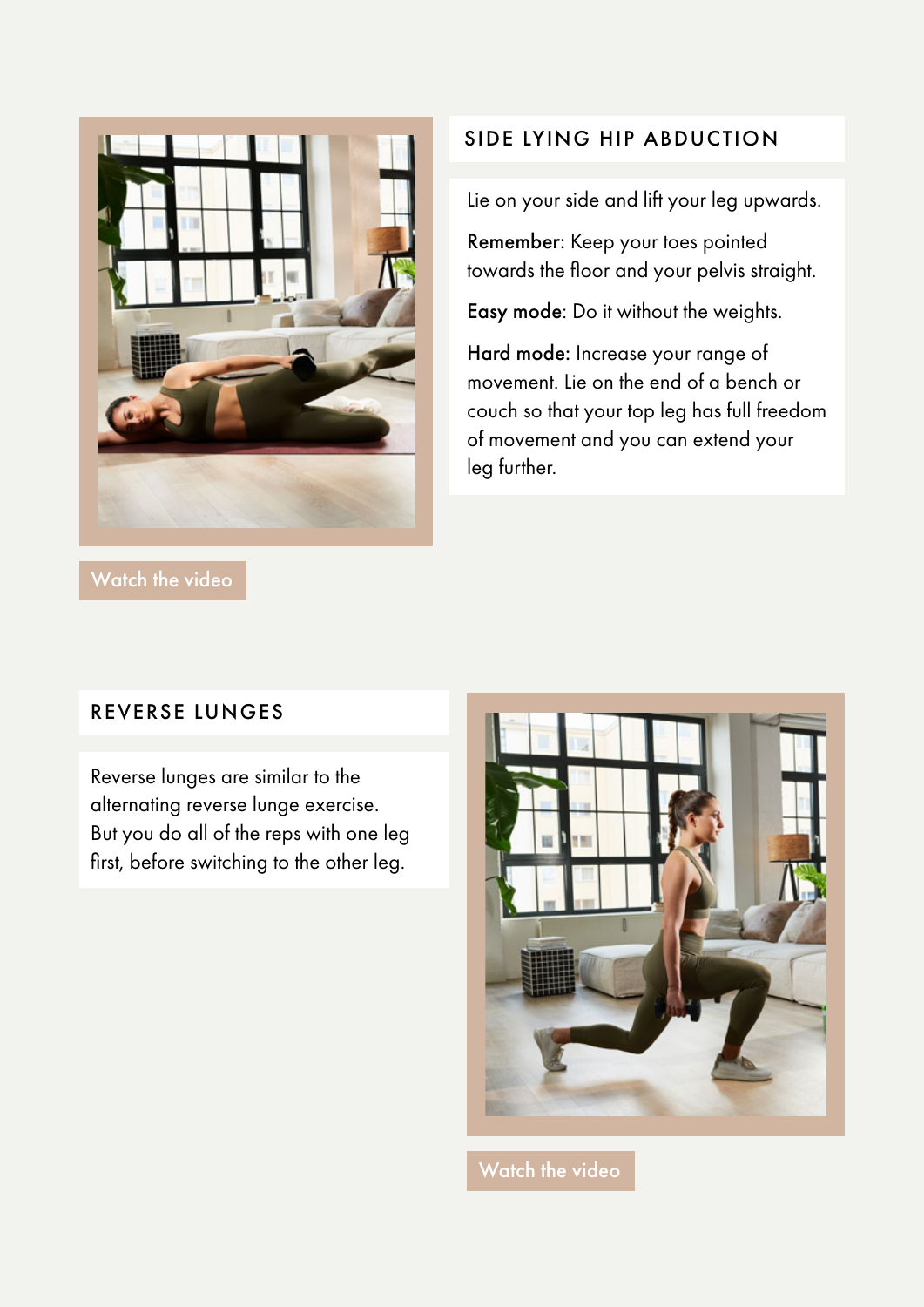### WEEK 2

## Make Your Workout a Habit

You should be proud of yourself for having completed the first week. Now it's time to learn more challenging versions of the exercises. Keep at it: your butt will be looking great in no time!

### What's coming up in the second week:

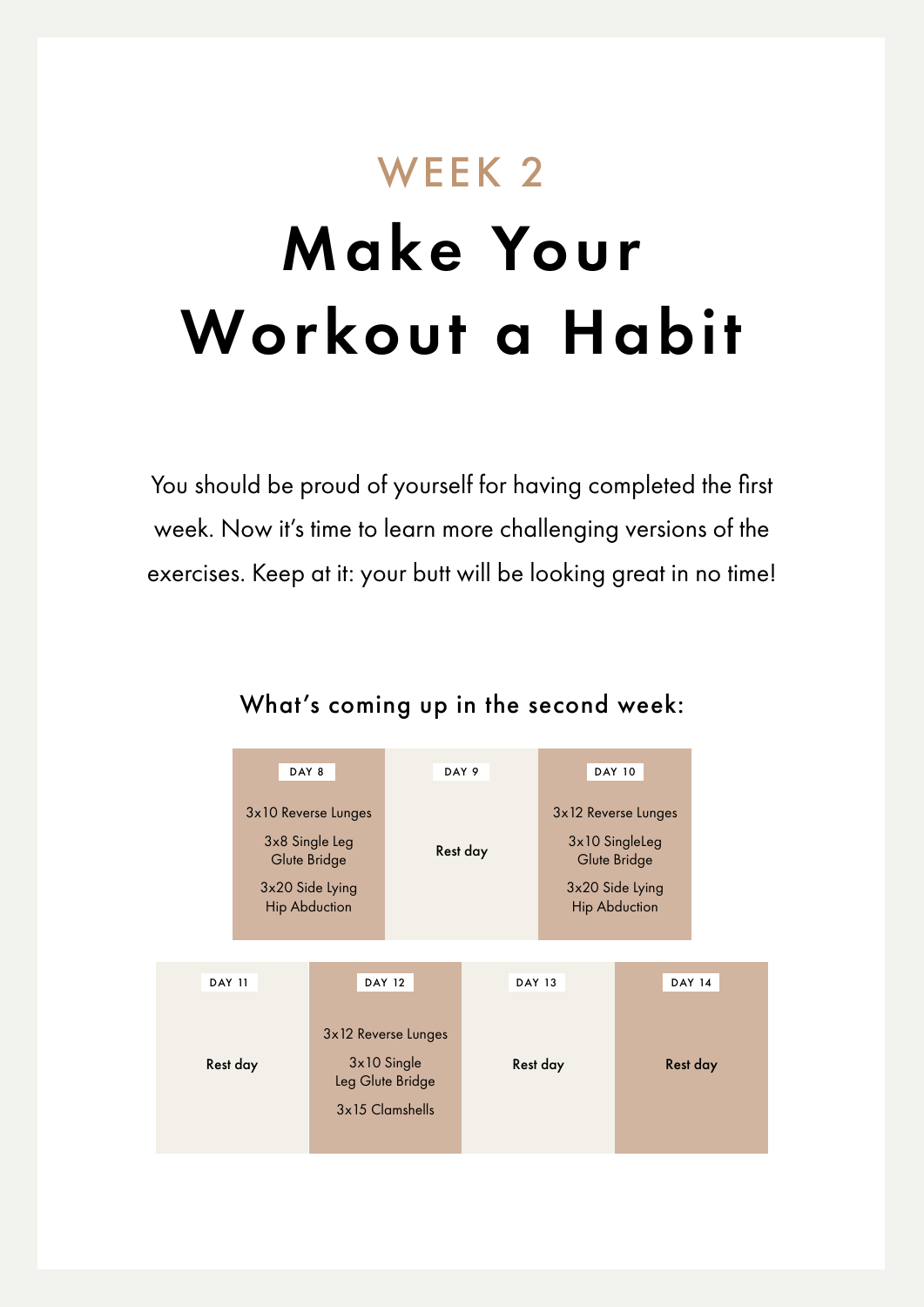

SINGLE LEG GLUTE BRIDGE

In the single-leg version of the glute bridge, one leg bears your entire weight. This requires more balance, too.

Remember: Keep your back straight and your heels on the ground.

Easy mode: Do without the weight or rest your top leg against the other knee.

Hard mode: Do more reps.

### [Watch the video](https://www.google.com/url?q=https://www.foodspring.co.uk/magazine/booty-workout%23Single_Leg_Glute_Bridge&sa=D&source=docs&ust=1649933462152227&usg=AOvVaw0BvnPBwZ1gni5KtL6dGIIT)

### CLAMSHELLS

Lie on your side and hold your dumbbell above your knee.

Remember: Your hips should stay straight and your feet should stay together.

Easy mode: Do it without the weight.

Hard mode: Do more reps or use a resistance band.



[Watch the video](https://www.foodspring.co.uk/magazine/booty-workout#Clamshells)

Remember that your glutes need protein to get stronger\*. Our [Whey Protein o](https://www.foodspring.co.uk/whey-protein)[r Vegan Protein](https://www.foodspring.co.uk/vegan-protein) shakes are quick to mix after your workout and provide 24 g protein per serving

\*Protein assists with muscle growth.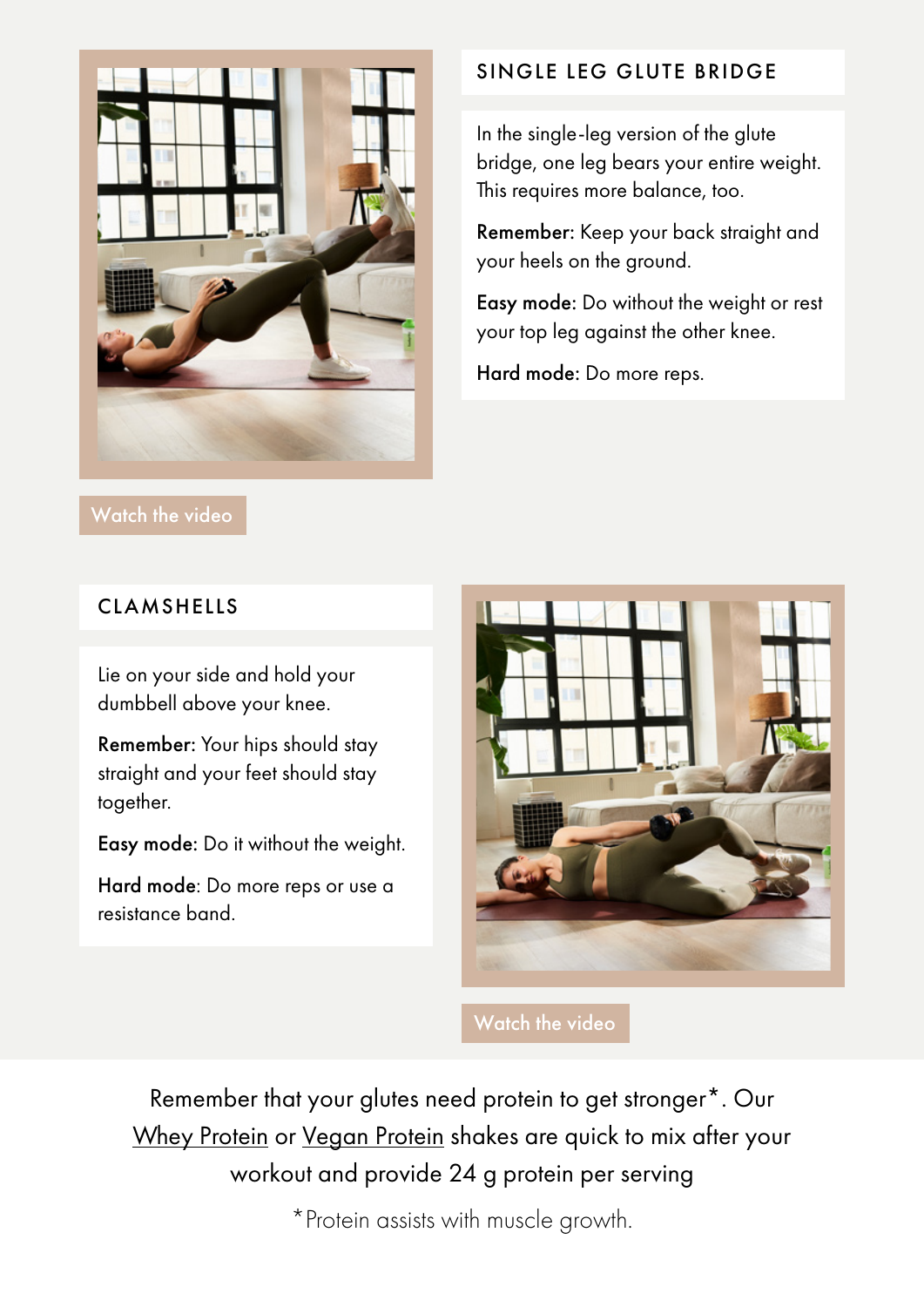### WEEK 3

# You're Getting Stronger!

By this stage, you should be confident with the exercises, so now you can really step things up! It's time to incorporate a fourth exercise into your workout. You've got this! To get you even more motivated, mix up our [Energy Aminos b](https://www.foodspring.co.uk/energy-aminos)efore your workout, for an extra energy boost.

### Let's take a look at what's coming up in the third week:

|                                                                                                     | <b>DAY 15</b>                                                               |  | <b>DAY 16</b> |          | <b>DAY 17</b>                                                               |          |               |
|-----------------------------------------------------------------------------------------------------|-----------------------------------------------------------------------------|--|---------------|----------|-----------------------------------------------------------------------------|----------|---------------|
|                                                                                                     | 3x15 Reverse Lunges<br>$3x12$ Single Leg<br>Glute Bridge<br>3x15 Clamshells |  | Rest day      |          | 3x15 Reverse Lunges<br>$3x12$ Single<br>Leg Glute Bridge<br>3x20 Clamshells |          |               |
|                                                                                                     |                                                                             |  |               |          |                                                                             |          |               |
|                                                                                                     | <b>DAY 18</b><br><b>DAY 19</b>                                              |  |               |          | <b>DAY 20</b>                                                               |          | <b>DAY 21</b> |
| 3x15 Reverse Lunges<br>3x15 Single Leg<br>Rest day<br>Glute Bridge<br>$3x10$ RDL<br>3x20 Clamshells |                                                                             |  |               | Rest day |                                                                             | Rest day |               |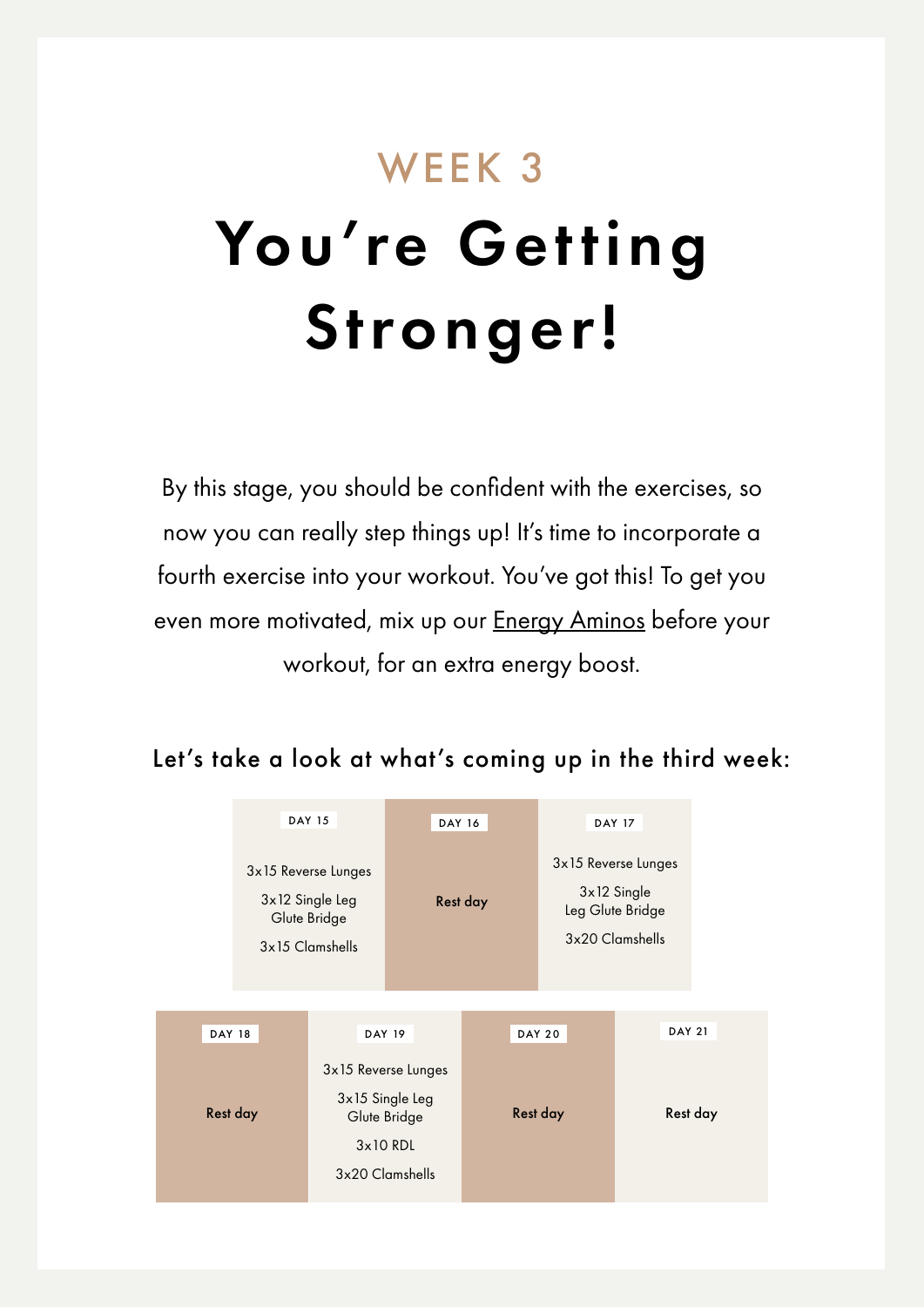

ROMANIAN DEADLIFT

The Romanian deadlift is essentially a hip flexing exercise with weights. It differs from classic deadlifts in that you don't bend your knees, but keep them semi-extended the whole time.

Remember: Start the movement by pushing your hips back. Keep your back straight and slide the dumbbells along your thighs towards your shins.

Easy mode: Do fewer reps.

Hard mode: Do more reps or do the exercise with one leg only.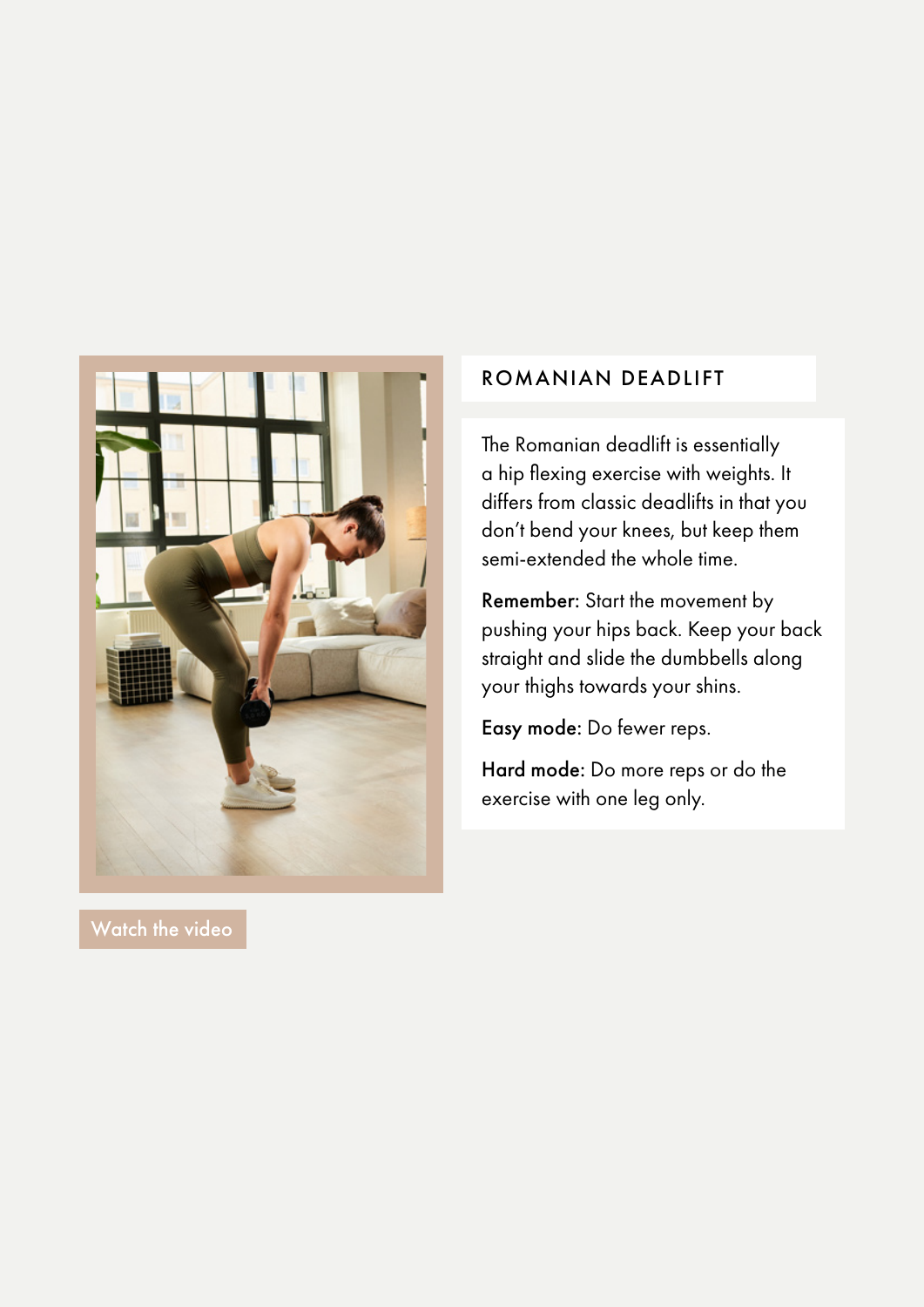## WEEK 4 This is Only the Beginning!

You're coming into your last week. Good job! We have a few more variations on the exercises in store for you, plus 2 extra training days at the end. Let's finish strong!



### It's your final week!

Remember you can always take an extra rest day if you need it.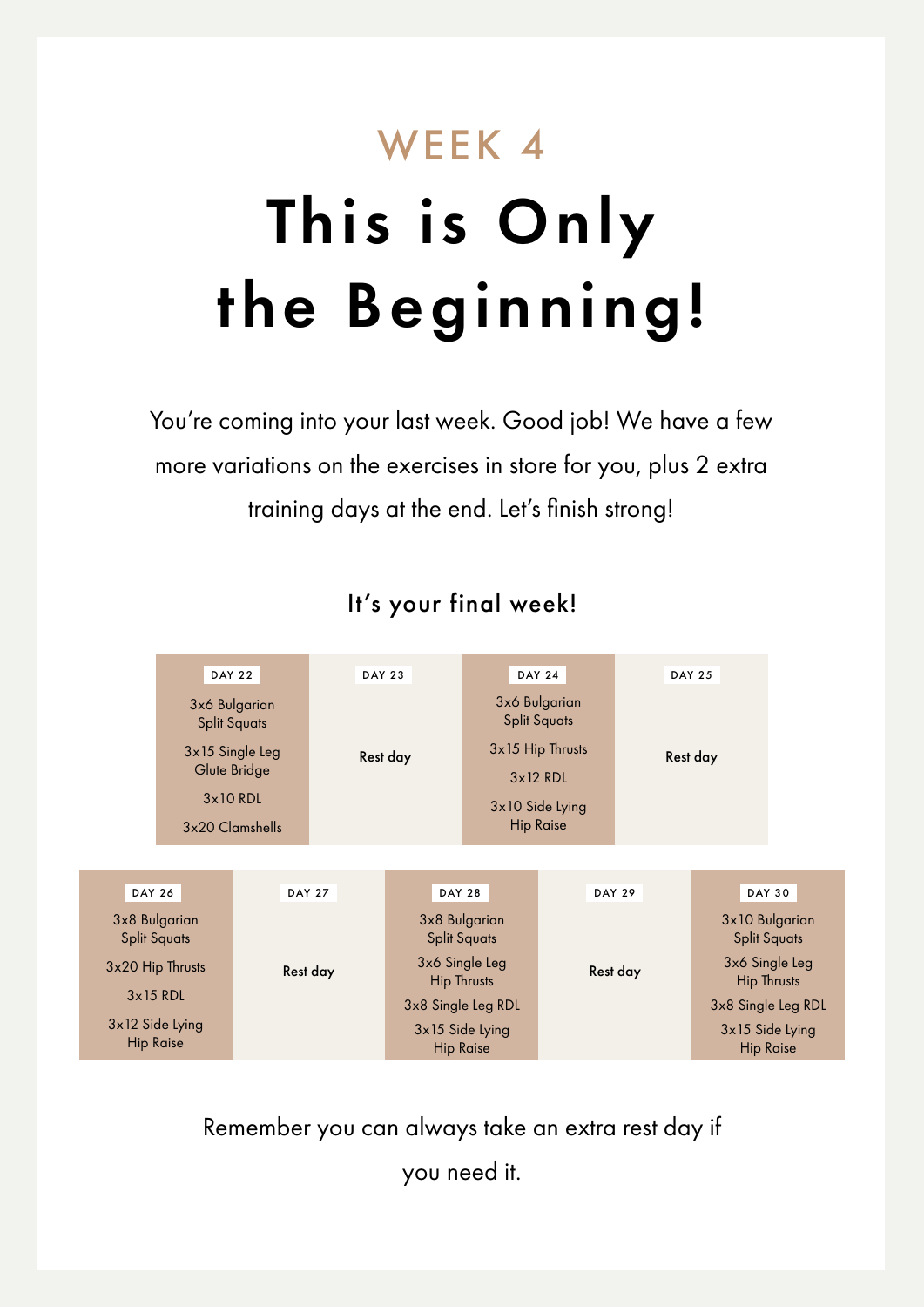

[Watch the video](https://www.foodspring.co.uk/magazine/booty-workout#Bulgarian_Split_Squats)

#### BULGARIAN SPLIT SQUATS

Bulgarian split squats are a more difficult take on the classic lunge. Place your back leg on something raised to intensify the movement.

Remember: Keep your hips in line and your front knee in line with your foot.

Easy mode: Do without the weights or perform a classic lunge instead.

Hard mode: Increase the time under tension. Go low at first, pulse halfway, then down again, and only then straighten up fully.

#### HIP THRUSTS

Lie down, with your shoulders propped up on a support. This will step up your movement for a more intensive exercise.

Remember: Extend your hips completely and tilt your pelvis back.

Easy mode: Do it without the weights.

Hard mode: Do more reps or do the exercise with one leg only.

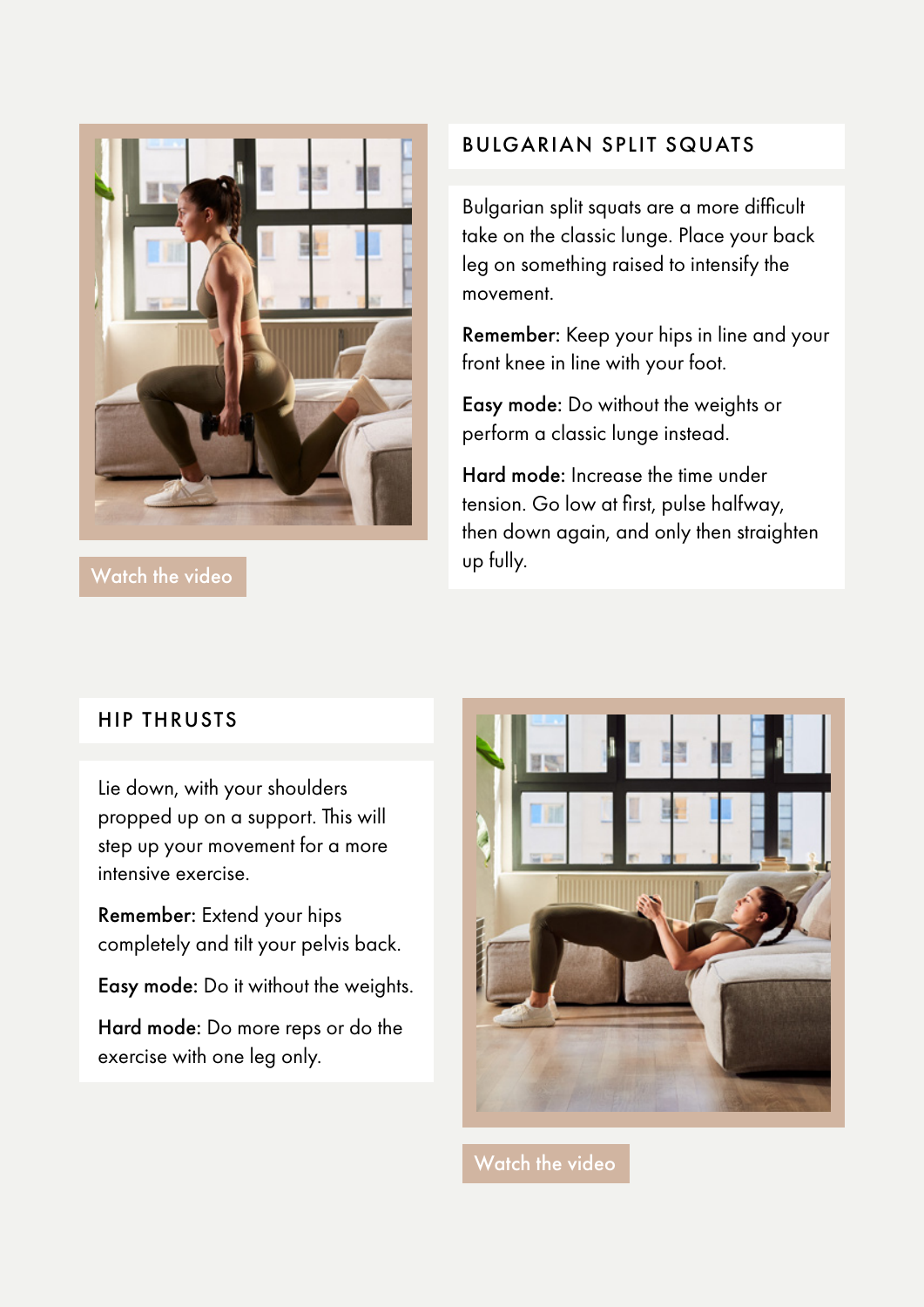

### SIDE LYING HIP RAISE

Position your elbow directly below your shoulder. Your knees and feet should be in a straight line.

Remember: As you come up, extend your hips forwards, while making moving your legs apart (abduction).

Easy mode: Do clamshells instead.

Hard mode: Do more reps or add a resistance band.

#### SINGLE LEG HIP THRUST

Remember: For single leg hip thrusts, place your feet closer together and make sure that they're centered.

Easy mode: Go for the B-Stance version. To do this, place your right leg slightly forward, balanced on the heel. Your left foot should be firmly planted on the floor. Do the exercise supported by your left standing leg; your right leg should just keep you steady. Then switch sides.

Hard mode: Do more reps.